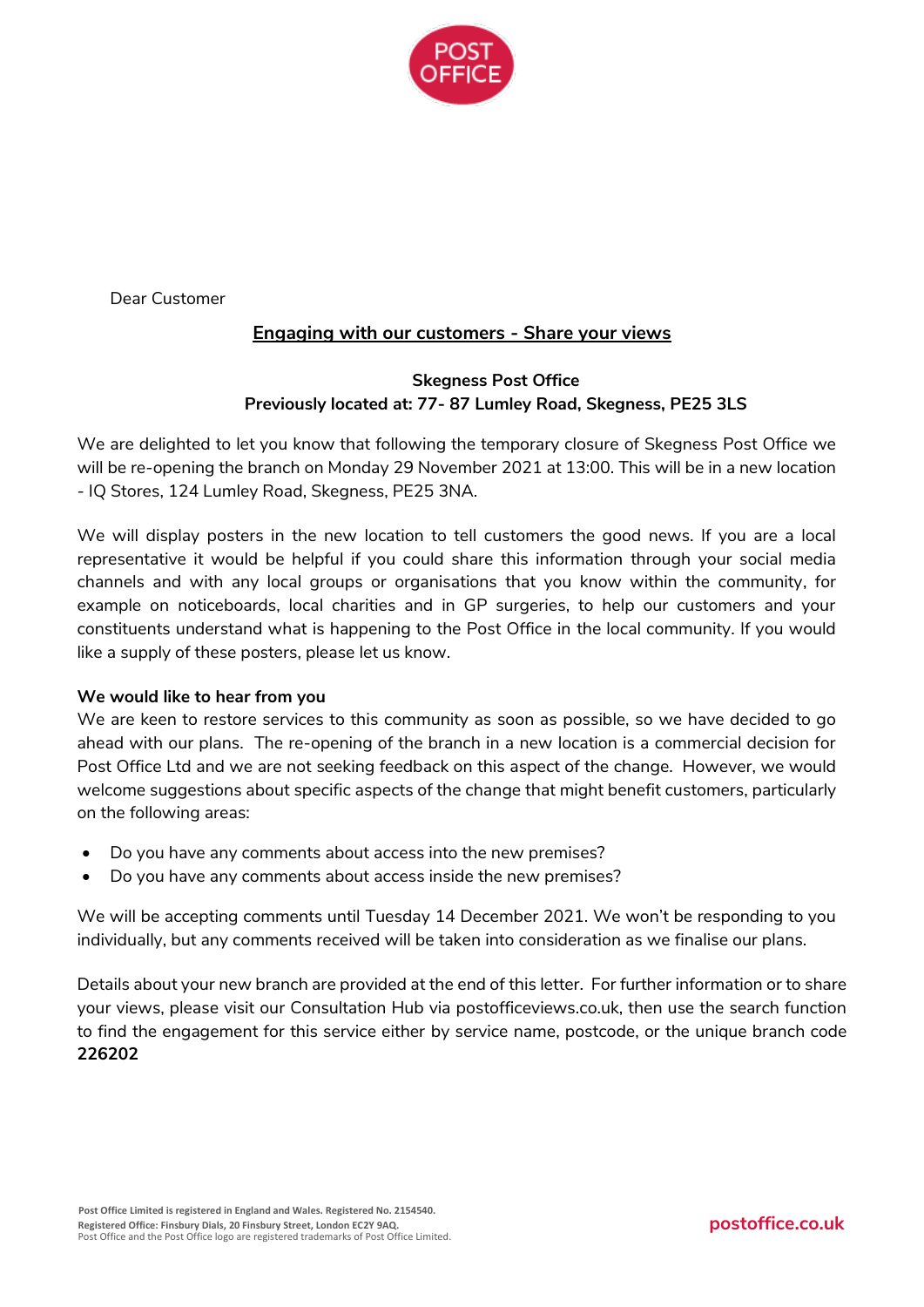Once the plans have been finalised, we'll display a poster in branch and information will be provided on our Consultation Hub outlining the main comments received and our response. If there are any unforeseen changes to the opening date, posters will be displayed in branch to let customers know.

We're carrying out this engagement in line with our Principles of Community Engagement. An extract relating to Engagement is available at the end of this letter.

We do hope that you will support this new service.

Yours faithfully

*Matthew Hatfull* 

**Matthew Hatfull Network Provision Lead**

# **How to contact us:**

postofficeviews.co.uk comments@postoffice.co.uk Call: 03452 66 01 15 Textphone: 03457 22 33 55 FREEPOST Your Comments **Please note this is the full address to use and no**  code scanner on your **further address details are required.**

Want to tell us what you think right here and now? Scan here.

If you don't have a QR phone, you can find one in your app store.



Items sent by Freepost take two working days to arrive, so responses by Freepost should be sent in sufficient time to arrive before the end of the engagement period. Working days do not include Saturdays or Sundays. Responses received after the deadline will not be considered.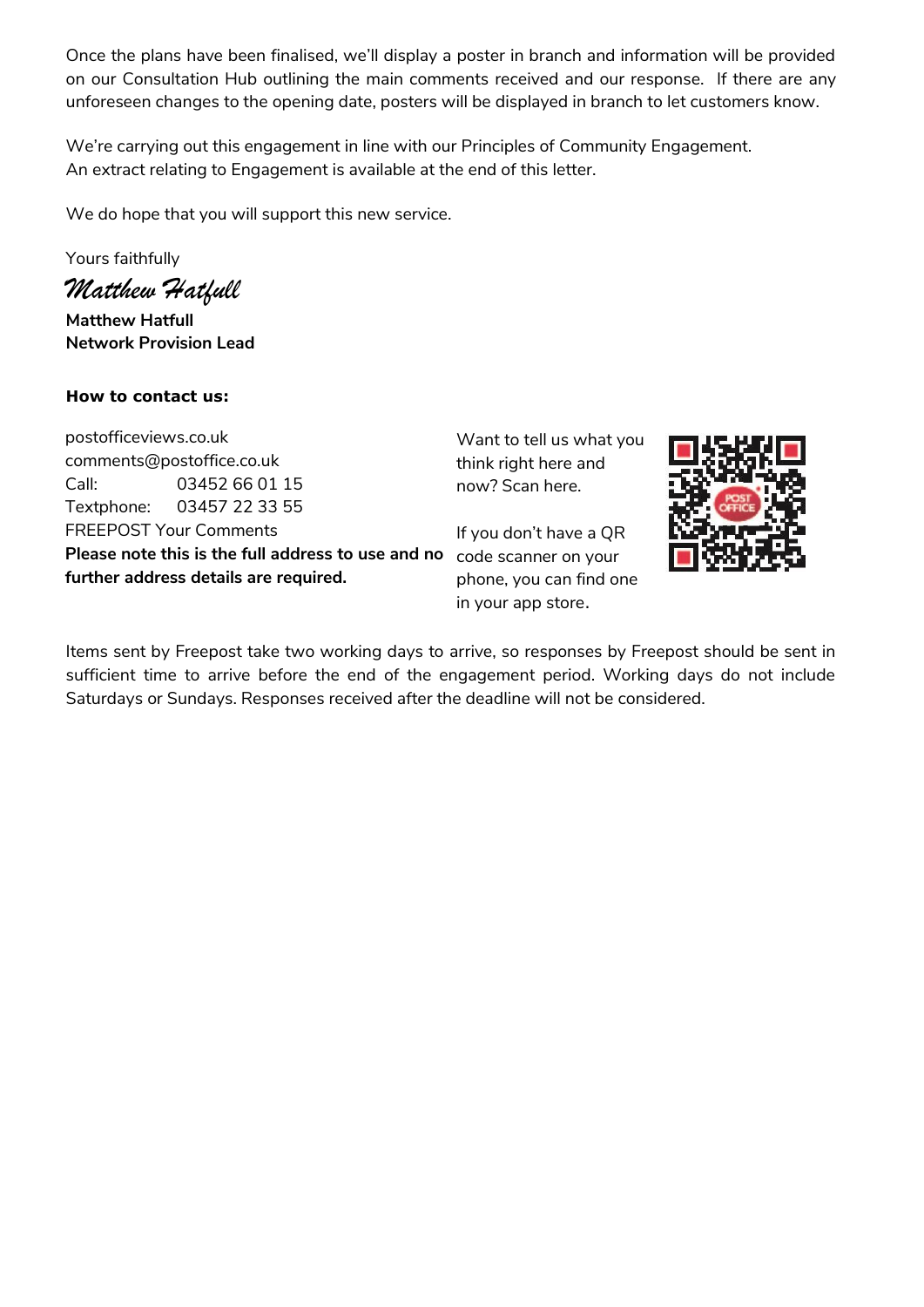• **IQ Stores** • **124 Lumley Road** • **Skegness** • **PE25 3NA**

#### **Post Office opening hours**

| Mon - Fri | $09:00 - 17:30$ |
|-----------|-----------------|
| Sat       | $09:00 - 14:30$ |
| Sun       | Closed          |

## **During the Coronavirus pandemic the branch may need to make changes to its opening hours. The latest available branch information can be found on our website www.postoffice.co.uk/branch-finder**

#### **Access**

The new premises would have a wide door with level access at the entrance. Internally, there would be a hearing loop and space for a wheelchair.

#### **Products and services**

A list of products and services is available below.

#### **Getting there**

The new branch would be located approximately 120 metres away from the previous branch, along varied terrain. Time restricted layby parking is available nearby. As the new Post Office is close by customers can still use the same car parking and buses.

# **Retail**

Convenience store.

#### **Date of Opening**

Monday 29 November 2021 at 13:00.

**To get this information in a different format, for example, in larger print, audio or braille call 03452 66 01 15 or Textphone 03457 22 33 55.**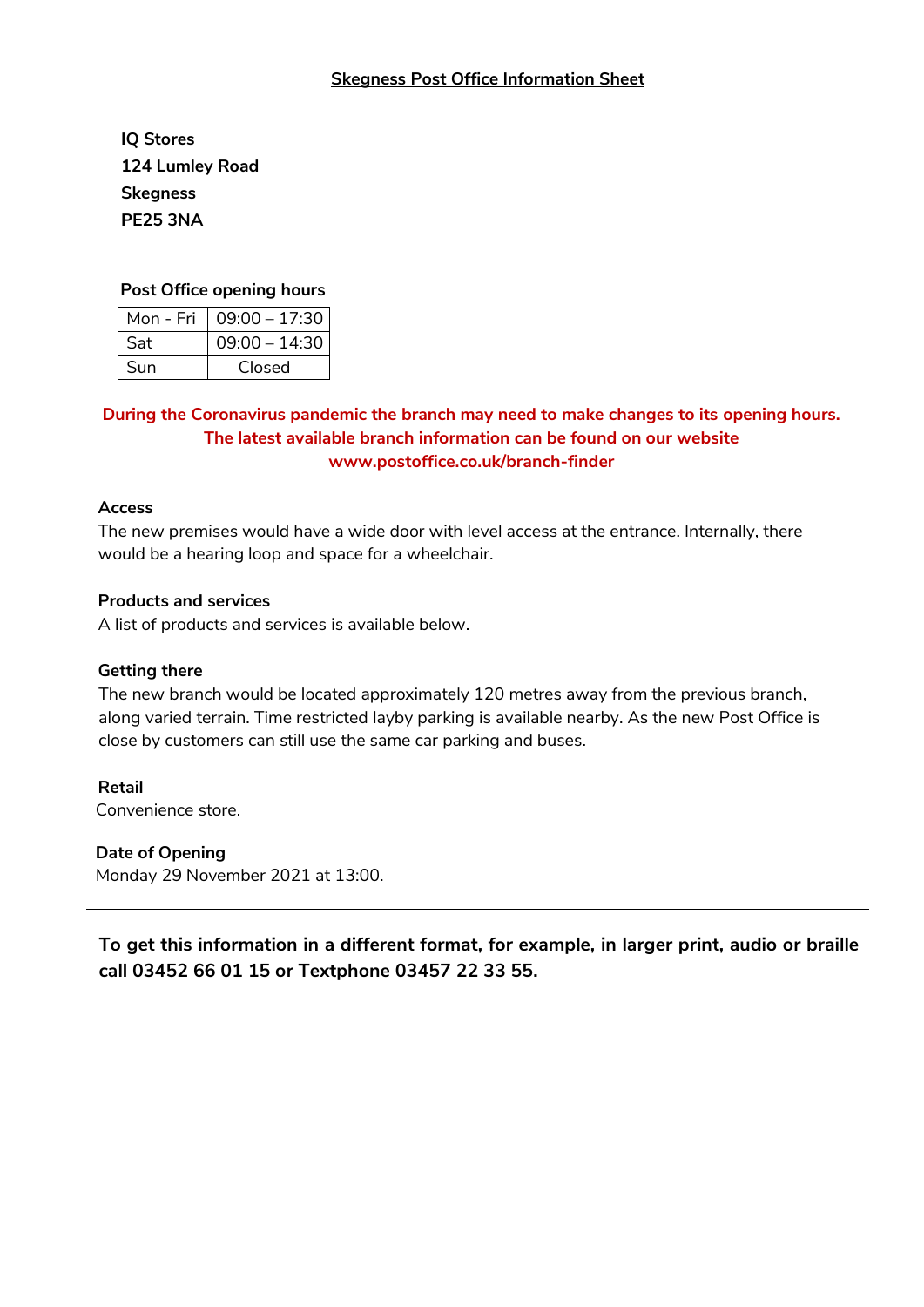# **Skegness Post Office services available**

# **For information about product availability call 03457 22 33 44. For details of maximum value of transactions, please speak to the operator.**

|                                                                                                                                           | New branch                   |
|-------------------------------------------------------------------------------------------------------------------------------------------|------------------------------|
| Mail                                                                                                                                      |                              |
| First & Second Class mail                                                                                                                 | ✓                            |
| Stamps, stamp books ( $1st$ class 6 & 12 only, $2nd$ class 12 only)                                                                       | ✓                            |
| Special stamps (Christmas issue only) & postage labels                                                                                    |                              |
| Signed For                                                                                                                                |                              |
| <b>Special Delivery</b>                                                                                                                   |                              |
| Home shopping returns                                                                                                                     |                              |
| Inland small, medium & large parcels                                                                                                      |                              |
| Express & contract parcels                                                                                                                | ✓                            |
| <b>British Forces Mail (BFPO)</b>                                                                                                         | ✓                            |
| International letters & postcards (inc. Tracked & Signed)                                                                                 |                              |
| International parcels up to 2kg & printed papers up to 5kg                                                                                |                              |
| Parcelforce Worldwide International parcels                                                                                               |                              |
| Articles for the blind (inland & international)                                                                                           |                              |
| Royal Mail redirection service                                                                                                            |                              |
| <b>Local Collect</b>                                                                                                                      |                              |
| Drop & Go                                                                                                                                 |                              |
| Withdrawals, deposits and payments                                                                                                        |                              |
| Post Office Card Account                                                                                                                  | $\checkmark$                 |
| All personal and business banking cash withdrawals, deposits, balance enquiries<br>& enveloped cheque deposits (card, barcoded or manual) | ✓                            |
| Postal orders                                                                                                                             |                              |
| Moneygram                                                                                                                                 |                              |
| Bill payments (card, barcoded or manual)                                                                                                  |                              |
| Key recharging                                                                                                                            |                              |
| <b>Licences</b>                                                                                                                           |                              |
| Rod fishing licences                                                                                                                      |                              |
| <b>Travel</b>                                                                                                                             |                              |
| Pre-order travel money                                                                                                                    | ✔                            |
| On demand travel money                                                                                                                    | ✓                            |
| Travel insurance referral                                                                                                                 |                              |
| On demand travel insurance                                                                                                                |                              |
| Mobile Top-ups & E vouchers                                                                                                               | ✓                            |
| Payment by cheque                                                                                                                         | ✓                            |
| Other Products are available at:                                                                                                          |                              |
| Seathorne Post Office<br>Opening times:                                                                                                   |                              |
| 2 Winthorpe Avenue                                                                                                                        | $Mon-Sun$<br>$07:00 - 23:00$ |
| <b>Skegness</b>                                                                                                                           |                              |
| <b>PE25 1QY</b>                                                                                                                           |                              |